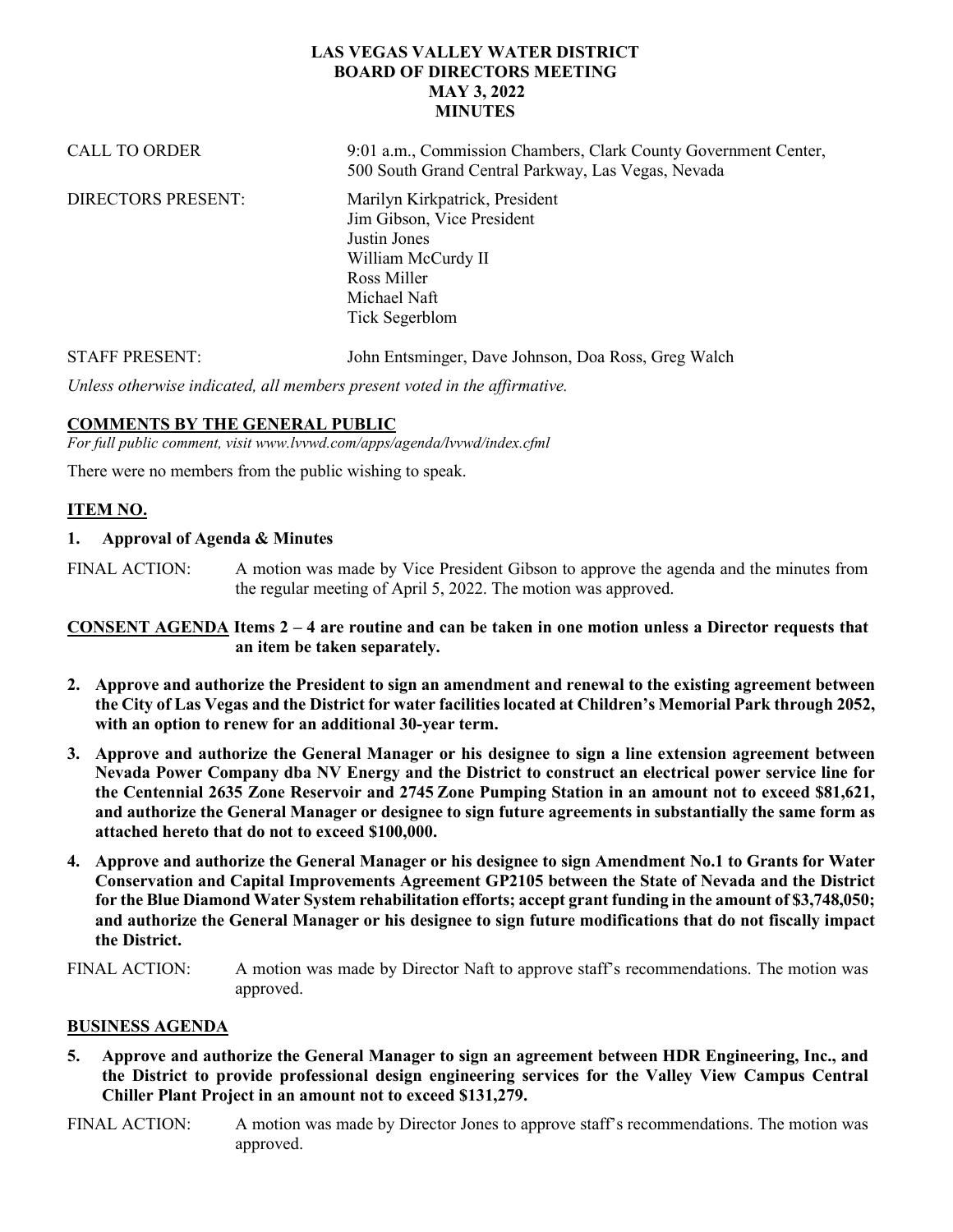### **MINUTES – LAS VEGAS VALLEY WATER DISTRICT – MAY 3, 2022 – PAGE TWO**

**6. Approve and authorize the General Manager to sign an agreement between Westwood Professional Services, Inc., and the District to provide professional engineering design services for the Springs Preserve Cienega Phase II Project for an amount not to exceed \$478,126.**

FINAL ACTION: A motion was made by Vice President Gibson to approve staff's recommendations. The motion was approved.

- **7. Award a contract to construct the Cougar 3090 Zone Reservoir to MMC, Inc., in the amount of \$29,591,757, authorize a change order contingency amount not to exceed \$1,000,000, and authorize the General Manager to sign the construction agreement.**
- FINAL ACTION: A motion was made by Vice President Gibson to approve staff's recommendations. The motion was approved, with an abstention from Director Jones as his law firm represents MMC, Inc.
- **8. Award a contract to construct the Cougar 3090 Zone Reservoir Inlet/Outlet Pipeline to TAB Contractors, Inc., for the amount of \$9,382,905, authorize a change order contingency amount not to exceed \$900,000, and authorize the General Manager to sign the construction agreement.**
- FINAL ACTION: A motion was made by Vice President Gibson to approve staff's recommendations. The motion was approved, with an abstention from Director Jones as his law firm represents TAB Contractors, Inc.
- **9. Approve and authorize the General Manager or his designee to sign the Joinder Agreement between SHI International Corp. and the District for utilization of the National Association of the State Purchasing Officers' ValuePoint Software Contract with Microsoft Corporation for volume licensing of software products, cloud services and support in an amount not to exceed \$6,283,300 for the period from August 1, 2022, through July 31, 2025, and authorize the General Manager or his designee to sign associated ministerial agreements necessary to effectuate the Joinder Agreement.**

FINAL ACTION: A motion was made by Vice President Gibson to approve staff's recommendations. The motion was approved.

### **COMMENTS BY THE GENERAL PUBLIC**

Daniel Braisted, Las Vegas, acknowledged and thanked the District for swiftly removing graffiti at one of its pumping stations.

Bob Gomperz, Silverstone Ranch HOA Board of Directors, read from a letter expressing displeasure about one of the District's internal operational policies concerning property leaks. His drafted letter is attached to these minutes.

#### **Adjournment**

There being no further business to come before the board, the meeting adjourned at 9:16 a.m.

**Copies of all original agenda items and minutes, including all attachments, are on file in the General Manager's office at the Las Vegas Valley Water District, 1001 South Valley View Boulevard, Las Vegas, Nevada.**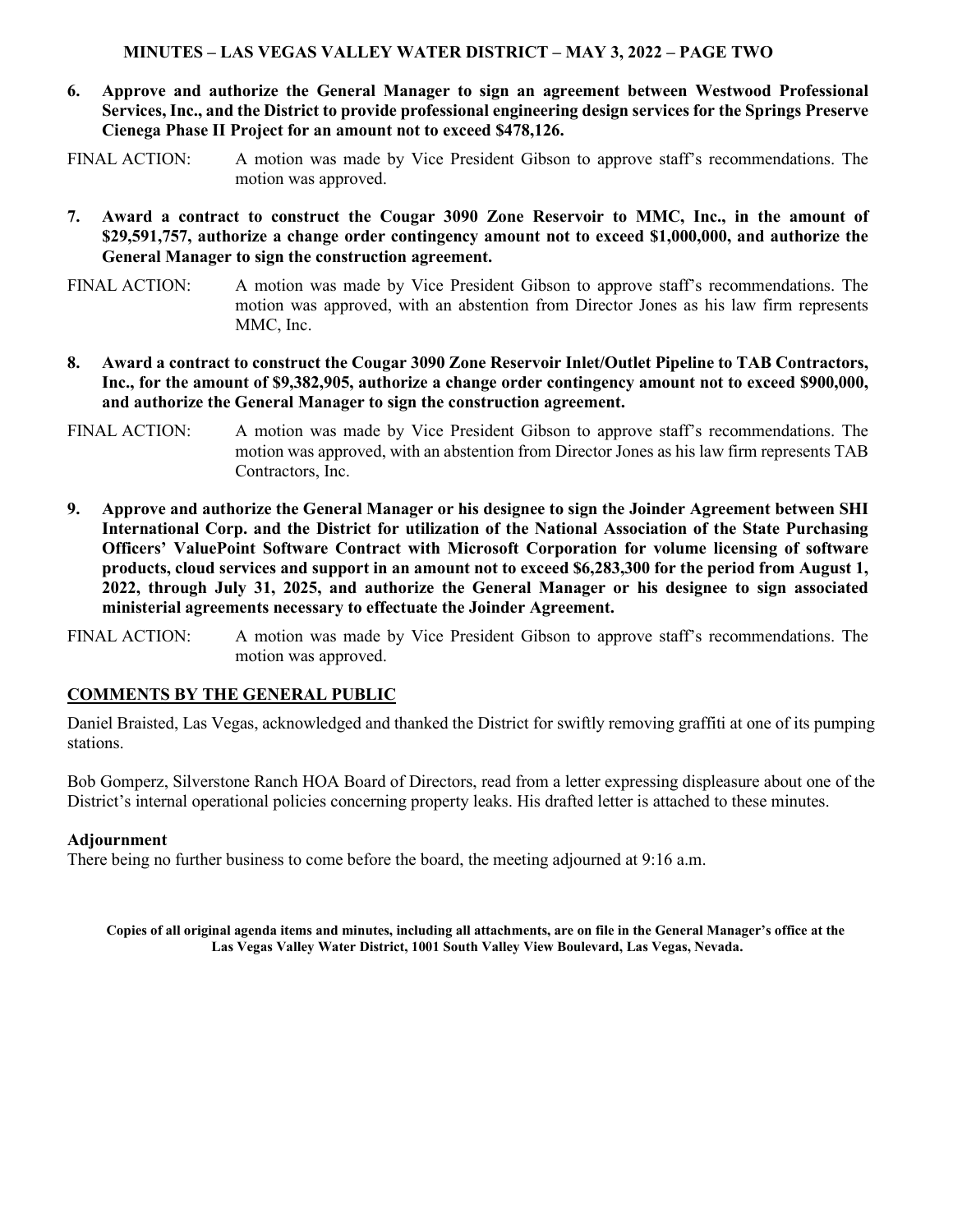# **Public Comment provided by Bob Gomperz, received on 5/3/22 and included in the minutes as required by Nevada's Open Meeting Law**

Chairperson Kirkpatrick, General Manager Entsminger, members of the board, thank you for allowing me to speak to you about changing one of your internal operation policies during this critical drought. My name is Bob Gomperz and I am on the Silverstone Ranch HOA board of directors.

On March 11th our management company received a phone call from a resident hiking on the shuttered golf course and reported they witnessed water pouring out of the building that once was the golf course teaching facility. While the HOA does not own the course nor that building, we are very sensitive about water waste, especially during the drought. Staff immediately contacted Las Vegas Valley Water District and reported the leak. Three days later another observer called and reported that the leak had now grown, water was pooling around the exterior of the building and a sound like a shower running was heard. Staff made another call to the district and this time was told that before your staff could intervene, the property owner had to be notified by mail. This property is owned by a one person corporation who lives in California and has no other property in Nevada. He hasn't paid a water bill, power bill, gas or property tax bill in more than six years. He is currently in bankruptcy protection.

On or about March 15 an exasperated HOA staff along with the president of the HOA, knowing my professional background with water agencies, asked if I could assist in trying to resolve this matter. Since contact with the water district wasn't fruitful, I contacted television consumer advocate reporter Darcy Spears.

About a week later, on March 22nd, I received an unsolicited phone call from the water district's public information office. The gentleman wanted to know how he could be of assistance. I described the problem in detail and was told that the property owner would have to be contacted. He said he would follow up with me once he knew more. Two days later I received an email from him which in part said, "I can tell you we created an emergency work order to send a tech out there to investigate and that outreach has been made to the property owner." I thanked him, thinking that the problem was solved.

More than a week later the HOA received another report of water flowing around the structure. This time, I decided to hike to the site to see for myself and to try to uncover a valve or anything to stem the flow of water. I couldn't locate one. But I did notice a small lake building in the desert behind the structure. We are now at April 9 and my exasperation had reached its limits. called an acquaintance who works for the water district hoping he could help me to get a response. He suggested and gave me the number to your security department and, sure enough, they did answer. I described the situation to the dispatcher and he sent an officer to the location. I met and talked with that officer who told me that a field tech was on his way. I went on with my day.

The next day, April 10 I called the security number to try to get a status update. The officer had no new information. So I went back to the site and saw that nothing had changed. Torrents of water were still coming through the baseboards of the building. I found an unlocked back door and waded into the ankle deep water. Following the sound of spraying water I discovered that